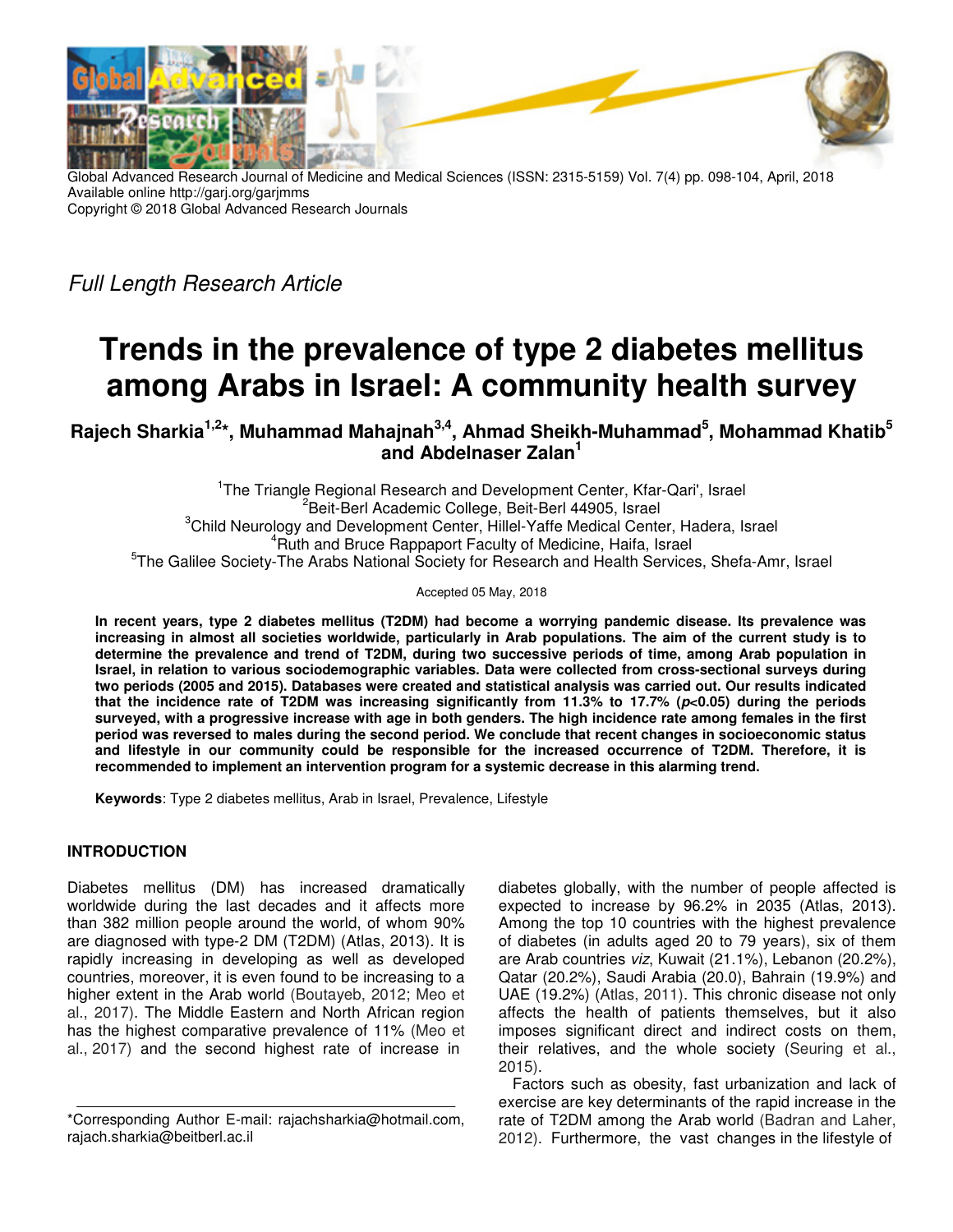the people in the Gulf Cooperation Council (GCC) countries, often described as "westernization", due to the swift in the socio-economic condition, are leading to rapid changes in their way of life. This includes rapid growth in urbanization and a change in the traditional diet habits, thus, embracing fast food with deskbound lifestyle, that are the main causes of obesity and diabetes mellitus (Musaiger, 1992; Meo et al., 2006; Atlas, 2016).

The Arab population in Israel, which today counts about 1.8 million and belongs to various religions: Muslims (83.9%), Christians (8.3%) and Druze (7.8%), is an ethnic group with some unique cultural, religious and social characteristics that differ from those of the general population in Israel (Central Bureau of Statistics-Israel, 2016). This community is characterized by a high rate of consanguineous marriages and they live in localities, which were founded by small numbers of individuals (Sharkia et al., 2016). Furthermore, in recent years the Arab population of Israel has experienced a rapid change towards a westernized lifestyle (Treister-Goltzman and Peleg, 2015). The life expectancy of Arabs in Israel was lower than that for Jews, the main causes of death that might contribute to this gap between the two communities could be due to chronic diseases; especially ischemic heart disease and diabetes (Na'amnih et al., 2010). A study which was conducted on 1100 Arab and Jewish urban patients older than the age of 20 from the central area of Israel, showed that the prevalence of diabetes was 21% in Arabs while it was 12% in Jews. However, it was observed that Arabs developed diabetes 11 years earlier than Jews; 25% of the Arab population was diagnosed with diabetes by the age of 57 compared to the age of 68 in the Jewish population (Kalter-Leibovici et al., 2012). Recently, a self-reported survey confirmed the differences between Jews and Arabs in Israel in terms of diabetes prevalence accounting for 5.7% and 10.7%, respectively (Zucker et al., 2016). There are number of studies that investigated the prevalence of T2DM in the Arab community of Israel, but these studies concentrated on a specific regions or/and for a specific period of time. To the best of our knowledge, no previous study had been conducted on a sample that presented this community at various periods of time. The aim of our current comprehensive study is to determine the prevalence and the trends of diabetes type 2 among Arab community in Israel in relation to demographic factors.

#### **METHODS**

#### **Study population and sample**.

This research is based on data from two socio-economic and health cross-sectional surveys among the Arab population in Israel, conducted by the Galilee Society (GS) during two periods: the first period in 2005, and the

second period in 2015. Each of the two samples was stratified multi-stage random sample which was designed in three stages: selection of enumeration areas in one stratification level, selection of thirty responsive households in the chosen enumeration area and selection of two persons; a male and a female, aging 18 years and above. This selection was chosen from each household in the second stage, using the spreadsheet (Kish) for random selection. The study population was divided into homogeneous strata taking into account the gender and the age group variables.

The samples size was estimated to be 3,173 households in the first period and 2,250 households in the second period.The target population consisted of all Arab households in Israel and focused, in the current study, on individuals aged 30 years and above from both the periods.

#### **Survey questionnaire and data collection**.

The survey accessed information about health status and sociodemographic parameters. Data regarding the sociodemographic variables included: gender, age, religion, educational level, labor force (employment, unemployment or outside the labor force that include the homemakers, the disabled and retired people) and location. Each locality was stratified by 'place of residence' according to: urban (>10,000 population), semi-urban (between 5,000 and 10,000 population) and rural (<5000 population). Information on diabetes was obtained from the subjects through interviews by the questions: have you ever been diagnosed by a physician as a diabetic? Participants, who answered yes, were asked about the type of diabetes and how old was he/she at the time of diagnosis? The sample excluded subjects that were affected with type 1 diabetes.

Questionnaires were completed through face to face interviews. The fieldwork team was recruited from a group of field experienced surveyors. A training course was conducted for these surveyors by the supervisors and the project administrators.

#### **Data analysis.**

The database was prepared in Access software. The data was subjected to random spot-checking and verification, and then it was imported into SPSS program for data management and statistical analysis. Frequency tallies were performed on all categorical variables, prevalence rates determined, and  $\chi^2$  tests were carried out as appropriate. A  $p$ -value <0.05 was considered significant.

All the participants recruited for the study gave their informed written consent after being given an explanation of purposes, conducted in accordance with the declaration of Helsinki.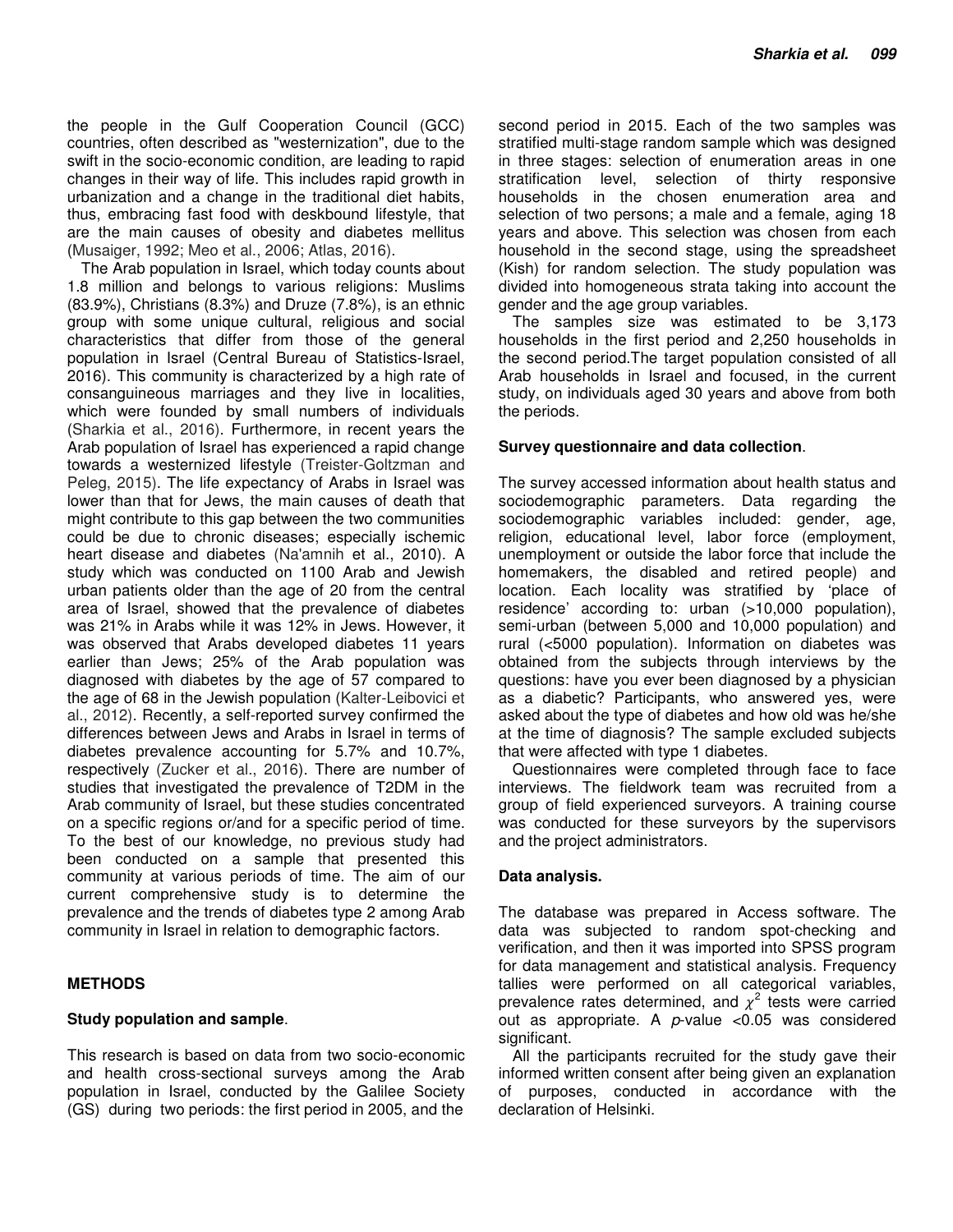| <b>Period Surveyed</b> | 2005      |           |           | 2015      |           |           |  |  |
|------------------------|-----------|-----------|-----------|-----------|-----------|-----------|--|--|
| Age Group (years)      | Men $(%)$ | Women (%) | Total (%) | Men $(%)$ | Women (%) | Total (%) |  |  |
| 30-39                  | 1.4       | 2.0       | 1.7       | 3.7       | 0.2       | 2.0       |  |  |
| 40-49                  | 6.9       | 6.8       | 6.8       | 12.2      | 9.8       | 10.9      |  |  |
| 50-59                  | 16.2      | 21.1      | 18.5      | 24.0      | 17.7      | 20.7      |  |  |
| $\geq 60$              | 30.2      | 34.6      | 32.2      | 42.1      | 42.5      | 42.3      |  |  |
| Total                  | 10.7      | 12.0      | 11.3      | 19.4      | 16.1      | 17.7      |  |  |

Table 1. Prevalence (%) of T2DM in the studied sample during the two successive periods surveyed in relation to gender and age group.

**Table 2.** Prevalence (%) of T2DM in the studied sample during the two successive periods surveyed in relation to gender and demographic factors (30+ years).

| <b>Period Surveyed</b>            | 2005       |       |              | 2015   |       |              |
|-----------------------------------|------------|-------|--------------|--------|-------|--------------|
|                                   | <b>Men</b> | Women | <b>Total</b> | Men    | Women | <b>Total</b> |
| Demographic factors               | $(\%)$     | (%)   | $(\%)$       | $(\%)$ | (%)   | (%)          |
| Religion:                         |            |       |              |        |       |              |
| <b>Muslims</b>                    | 10.3       | 11.6  | 11           | 20.2   | 16.4  | 18.3         |
| <b>Christians</b>                 | 13.2       | 12.5  | 13           | 14.4   | 13.8  | 14.2         |
| <b>Druze</b>                      | 11.1       | 13.9  | 12.5         | 19.8   | 16.5  | 18.5         |
| <b>Locality Classification:</b>   |            |       |              |        |       |              |
| <b>Urban</b>                      | 11.9       | 14.3  | 13.1         | 18.4   | 16.2  | 17.3         |
| Semi-Urban                        | 10.5       | 11.2  | 10.1         | 21.7   | 16.1  | 18.8         |
| <b>Rural</b>                      | 9.1        | 9     | 9            | 19.2   | 15.9  | 17.6         |
| Education:                        |            |       |              |        |       |              |
| Not educated                      | 19.7       | 22.8  | 21.7         | 38.5   | 35.7  | 36.7         |
| <b>Elementary and Preparatory</b> | 12.2       | 10.4  | 11.3         | 23.4   | 15.5  | 19.8         |
| <b>Secondary</b>                  | 4.2        | 2.6   | 3.5          | 10     | 6.3   | 8.2          |
| Academic                          | 7.4        | 3.4   | 5.7          | 9.6    | 4     | 6.7          |
| <b>Labor Force participation:</b> |            |       |              |        |       |              |
| <b>Employed</b>                   | 5          | 2.9   | 4.5          | 9.9    | 4.2   | 8.1          |
| <b>Unemployed</b>                 | 4.4        | 3.7   | 4.3          | 9      | 12.5  | 11.1         |
| <b>Outside LF</b>                 | 20.8       | 14.3  | 16.3         | 39     | 21    | 26.7         |

## **RESULTS**

Table 1 presents the prevalence of T2DM among the study population during the two successive periods surveyed (from 2005 and 2015), in relation to gender and age groups. The general incidence rate of diabetes in the Arab population in Israel was found to be increasing significantly from 11.3% to 17.7% ( $p<0.05$ ) during the periods surveyed, reflecting an overall increase of about 6.4 per 1000 persons annually. It was found that the rate of incidence of T2DM was increasing progressively with age in both genders, this data is valid for the two successive periods surveyed. The data showed that the most affected age group is the **≥**60 years, having a progressive increase in the occurrence of this disease. It was further noticed that in the first successive period surveyed, the rate of this disease is higher among females compared to males. While, in the second period surveyed, this rate was reversed i.e. higher among males than females, except in the **≥**60 years age group, in which the rate was similar in both genders.

Table 2 shows the prevalence of T2DM in the studied sample during the two successive periods surveyed in relation to gender and sociodemographic factors. The prevalence of T2DM was remarkably increased among Muslims and Druze during the two studied periods, while, there was a slight increase in this trend among Christians. It is noticeable, that there is no significant differences in the incidence rate of diabetes between these religious groups in each of the two studied periods. It was further observed that in the first period surveyed, the rate of this disease is higher among females compared to males among Muslims and Druze, while, the rate is approximately comparable between the two genders among Christians. In the second period surveyed, this rate was reversed i.e. significantly higher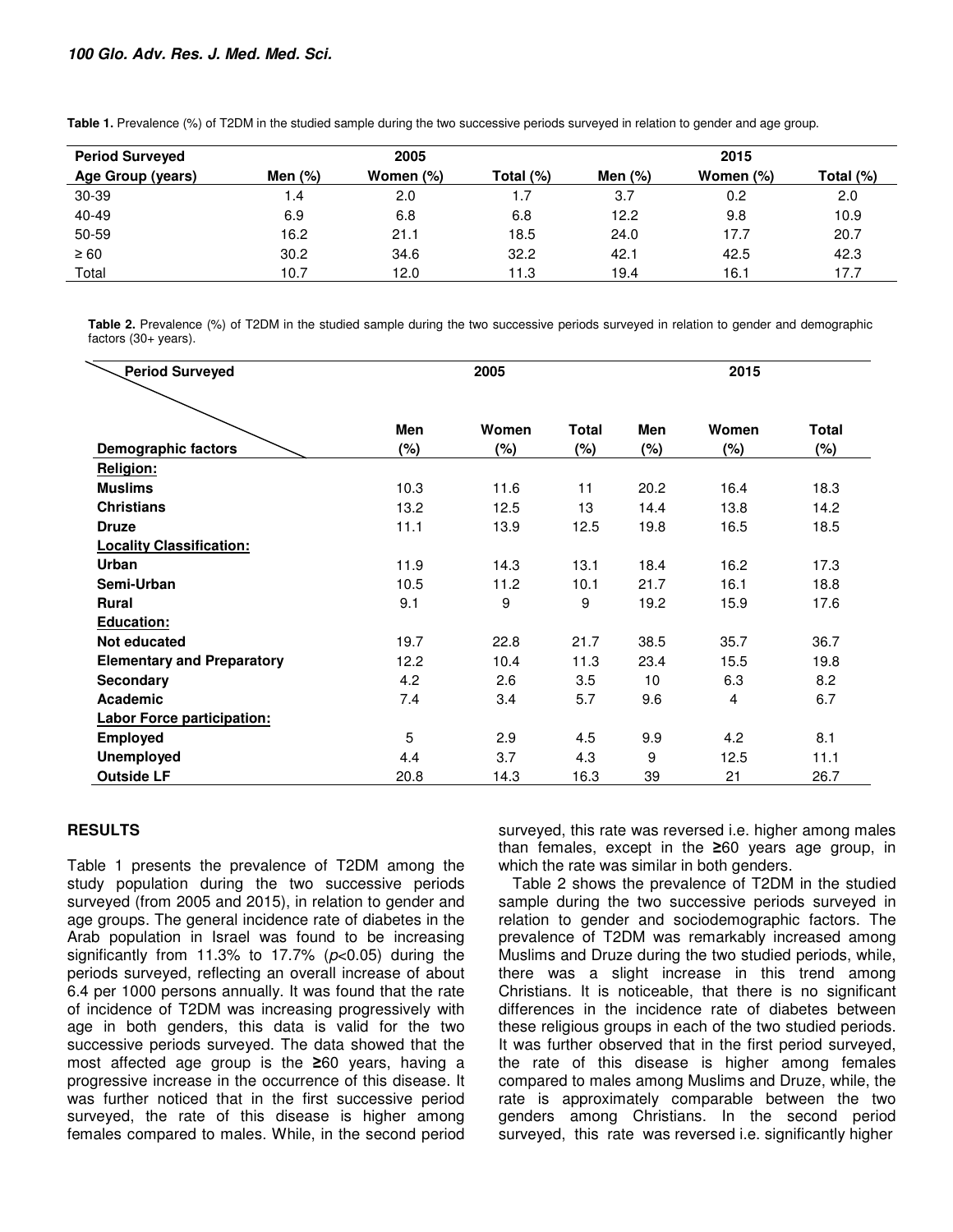among males than females in all religious groups. The incidence rate of diabetes in both genders was found to be increasing significantly between the two successive time periods surveyed, especially among Muslims and Druze males in which the rate was doubled (~100% increase), while, this trend was absent among Christians reflecting a minimal increase (~7% increase).

The incidence rate of diabetes was found to decrease significantly  $(p<0.05)$  with an increase in educational attainment in the two studied periods. This trend was observed in both genders. Interestingly, between the two studied periods (2005 and 2015), the incidence rate of the disease was substantially increased among the lowest educated group from 21.7% (19.7% in men and 22.8% in women) to 36.7% (38.5% in men and 35.7% in women), i.e. this rate of increase represents about 150 per 1000 persons. On the other hand, this rate was slightly increased in the highest educated group from 5.7% (7.4% in men and 3.4% in women) to 6.7% (9.6% in men and 4% in women), i.e. 10 per 1000 persons.

There was a remarkable increase in the prevalence of T2DM in all types of localities (urban, semi-urban and rural) during the two studied periods. It is noticeable, that there is no significant differences in the incidence rate of diabetes between these localities in each of the two studied periods separately. Moreover, there are no noticeable differences between males and females belonging to these localities in the first period studied, while, in the second period noticeable differences could be detected between both genders; men more affected than women in all localities.

According to labor force, in both genders the prevalence of the disease increased in all labor force categories (employed, unemployed and outside labor force) during the two studied periods. It is noteworthy that any of the two genders belonging to the 'outside labor force' category, prominently had the highest incidence rate in each of the two studied periods, on the other hand, subjects in the 'employed' and 'unemployed' categories, had the least rates with no significant differences between them.

## **DISCUSSION**

Type 2 Diabetes Mellitus has a global dramatic rising during the last decades and it became one of the most common health problems worldwide. Our study is a unique research in several ways, as it explores a basic and vital problem in a comprehensive manner. It is based on data obtained from cross-sectional surveys that presented the Arab population in Israel, as well as it investigated the change in the rate of T2DM over a recent decade (2005 and 2015).

The findings from our results showed that the prevalence of T2DM among Arabs in Israel was as high (11.3% at 2005 and 17.7% at 2015) as in other Arab

populations; with a mean prevalence of 16.17% as calculated by Meo et al. (2017). In contrast to the values obtained from the Arab world, the Jewish population in Israel had a prevalence rate of 5.7% (Zucker et al., 2016), resembling the data obtained globally, 6.4% (Shaw et al., 2010). Hence, the present study shows a sharp increase of T2DM among Arabs in Israel. This finding was found to be in concordance with a previous study, based on a review of the official health statistics, found that the incidence rate of T2DM in the Israeli Arab population increased by 9.1 per 1000 persons annually, while it decreased among Jews (Idilbi et al., 2012). On the other hand, this trend of increasing incidence was also observed among other Arab populations (Meo et al., 2017). Furthermore, this trend was described worldwide in various communities (World Bank Data: Arab World, 2015), as well as the global prevalence of diabetes among people aged 20-79 years was estimated by Shaw et al., (2010) and found to be 6.4% in 2010, which this prevalence expected to increase 7.7% by 2030.

The worldwide increase in the rate of T2DM was eventually associated with the rapidly changing life style featured by high intake of caloric foods, physical inactive lifestyle and the prevailing comprehensive urbanization (World Bank Data: Arab World, 2015). This fact was easily manifested in the GCC Arab countries compared with the other Arab countries. Thus, the higher the GDP and energy consumption in the Arab population, that are a logical outcome of the high economic growth, results in high prevalence of T2DM (Meo et al., 2017; Musaiger, 1992). We assume that these factors may play a vital role in increasing the prevalence of T2DM among Arab society in Israel. Recently, this is well documented in the Arab population of Israel as it experienced a rapid change towards a westernized lifestyle (Idilbi et al., 2012; Sharkia et al., 2008).

The results obtained in our work were in concordance with previously documented results indicating an increase in the rate of incidence of T2DM with progress in age in both genders. The specific sharp increase in the prevalence of T2DM was reflected in the age of 50 years and above as shown in males as well as females. Remarkably, Kalter-Leibovici et al., (2012), found that Arabs in Israel were affected with T2DM at a younger age than Jews, and 25% of the Arab population was diagnosed with T2DM by age 57 as compared to age 68 in the Jewish population. Additionally, this pattern was also noticed in various Arab societies i.e. in Bahrain (Al-Zurba, 2001), Kuwait (Channanath et al., 2013) and UAE (Malik et al., 2005).

In our study during the first period surveyed i.e. 2005, the rate of T2DM was found to be higher among females compared to males in most age groups. This finding was found to be in concordance with another study conducted by Abdul-Ghani et al., (2005) at the same period revealing that the prevalence of T2DM in Arab patients who were younger than the age of 65 was significantly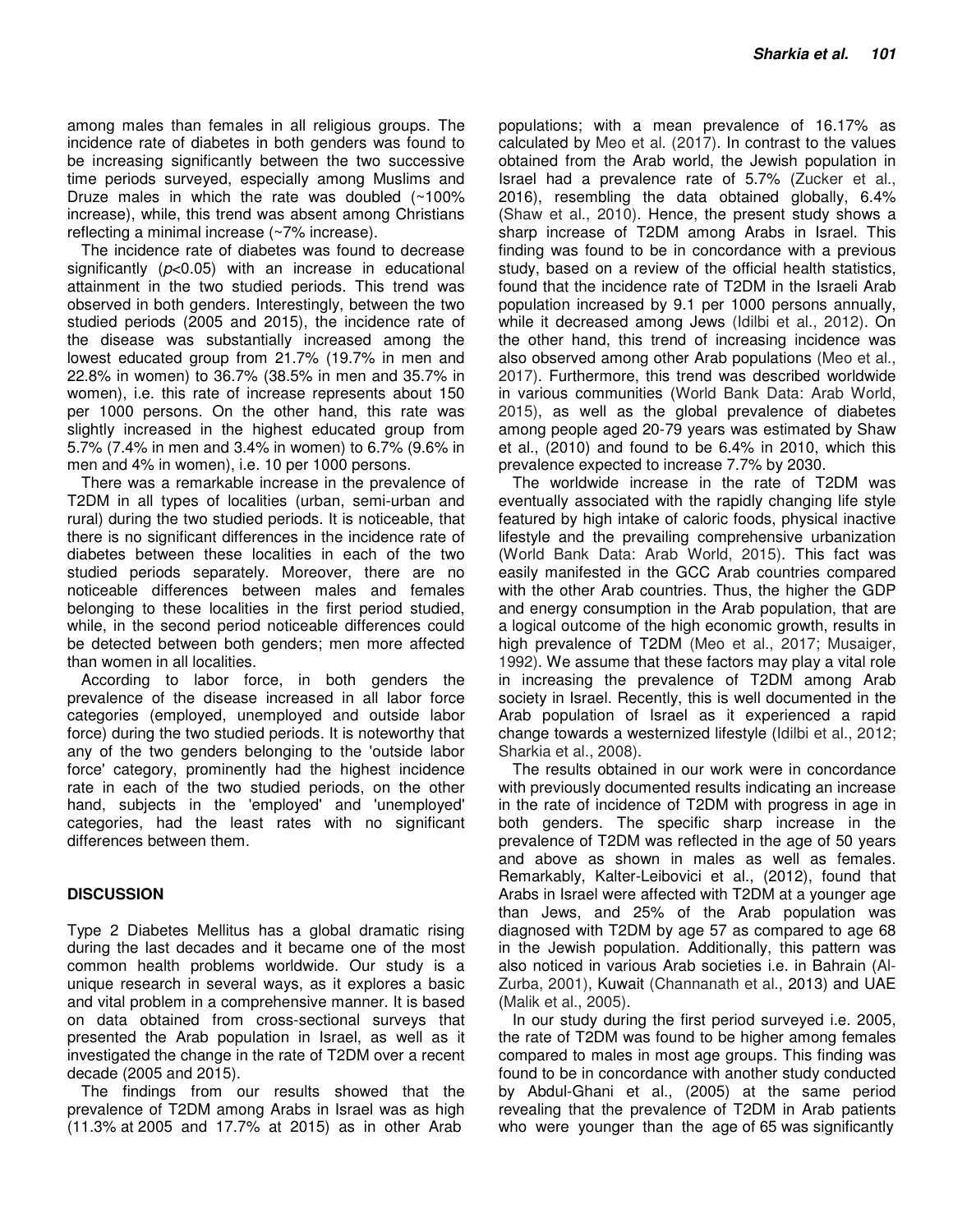higher among women than men. Moreover, it highlighted that the diabetic women were younger than men at diagnosis (48 yr. vs 59 yr.). Surprisingly, our study during the second period, 2015, showed a reversed shift i.e. the incidence was higher among males compared to females in most age groups, except in the last age group (>60 yr.) reflecting similarity rate between both genders. This trend was noticed among Muslims and Druze, while, it was less evident among Christians (Table-2). Generally, T2DM was considered to show no major overall sex bias, but different cohort studies in various societies showed that the occurrence of T2DM was more common among women than men (Gale and Gillespie, 2001; Spiegelman and Marks, 1946; Westlund, 1966; Pincus et al., 1934). A similar pattern was observed in few Arab countries (Bener et al., 2009; Al-Mahroos and McKeigue, 1998). Although, intermittent studies indicated an interchangeable ratio between both genders; a study conducted during two periods of time in one Norwegian county revealed that diabetes was significantly more common in women at the first period (1984-1986), but a decade later (1995-1997) the prevalence in men had risen up equaling to that in women which didn't change (Midthjell et al., 1999). Furthermore, in a cross-sectional analysis study, assessing the gender difference in T2DM conducted on 201 cases, it was observed that the ratio between both genders was 55.2% males to 44.8% females (Aregbesola et al., 2017).

On the other hand, as far as the Arab societies are concerned, it was observed that the prevalence of T2DM was more common among males than females. This ratio was found to be potentially supported by different studies from Algeria; 20.4%: 10.7% (Zaoui et al., 2007), Saudi Arabia; 34.1%: 27.6% (Alqurashi et al., 2011), Libya; 16.3%: 13.0% (Kadiki and Roaeid, 2001), Tunisia; 16.1%: 14.1% (Romdhane et al., 2014) males vs. females respectively. An explanation to the changing sex ratio in late-onset of diabetes in males might be attributed to their more sedentary life styles (Gale and Gillespie, 2001). In our society the increasing trend towards modernization in life style in the past few decades might be associated with the reversed sex ratio in males-inflected with T2DM.

Regarding the sociodemographic factors, our findings demonstrated that the critical increasing rates of T2DM were dominating in males from Muslim and Druze, in the non-educated and in the 'outside labor force' categories.It was found that the educational level is inversely proportional to the prevalence of T2DM, as the higher the educational level, the lower is the occurrence of the disease, which is valid for both genders. Additionally, the lowest education level reflected the highest increase in the rate of diabetes, while the highest education level revealed the lowest rate of increase during the two studied periods. These findings were in accordance the a previously obtained results (Zucker et al., 2016). From these results it could be ascertained that education

spreads awareness and knowledge to community members about the risk factors and drawbacks of a nonhealthy and inactive lifestyle that may lead to the evolvement of diabetes. Furthermore, education widens and enlightens peoples' perspectives about life and building a healthy family.

No significant differences in the prevalence of T2DM could be observed between the various religions (Muslims, Druze and Christians), neither between genders nor during each of the two periods studied. On the other hand, the increased prevalence of diabetes among Muslim and Druze as compared to Christians may be due to their higher level of academic education.

Many studies among Arab societies demonstrated a high rate of T2DM affecting the inhabitants of different localities i.e. urban and rural areas (Musaiger and Abdulaziz, 1986; Al-Lawati et al., 2002; Romdhane et al., 2014). It could be stated that the differences in the lifestyle of both the localities in some Arab countries is high as the rural inhabitants there still use the nonsedentary way of life, while those in the urban areas use sedentary, live in luxury and have a high lavish style of life. Furthermore, the risk factors that may contribute to the increased incidence of diabetes in a particular country include; obesity, physical inactivity, changes in eating habits and alteration in social conditions (Meo et al., 2017). In contrast with many other studies among Arab societies, our results showed similar occurrence of diabetes in various types of localities. They indicated the presence of a minimal difference in the occurrence of diabetes between the two localities (urban and rural) in the first period studied, while, there was almost no noticeable difference in the second period of study. This may be explained by the nonexistence of much difference between the lifestyles of the inhabitants of both urban and rural areas in our society in the past two decades. This may be due to the exposure of the rural dwellers to modernization; telecommunications, convenient transportation and technology that is almost equally available to urban areas. The availability of these facilities, that encourage an inactive way of life, to rural inhabitant made them similarly subjected to the various risk factors of diabetes.

Regarding the labor force, it has been found that the highest increase in the prevalence of T2DM was observed in the unemployed category. Furthermore, the outside labor force category; that include the disabled people, homemakers and pensionaries, had the highest incidence rate in the two studied periods. This could be explained by the inactive way of lifestyle in these two categories. A recent study showed that the majority of the diabetic people from the studied cases were those who did not work (Hemavathi et al., 2017).

In conclusion, we assume that the fundamental social changes occurred in the Arab population including socioeconomic status and lifestyle during the last two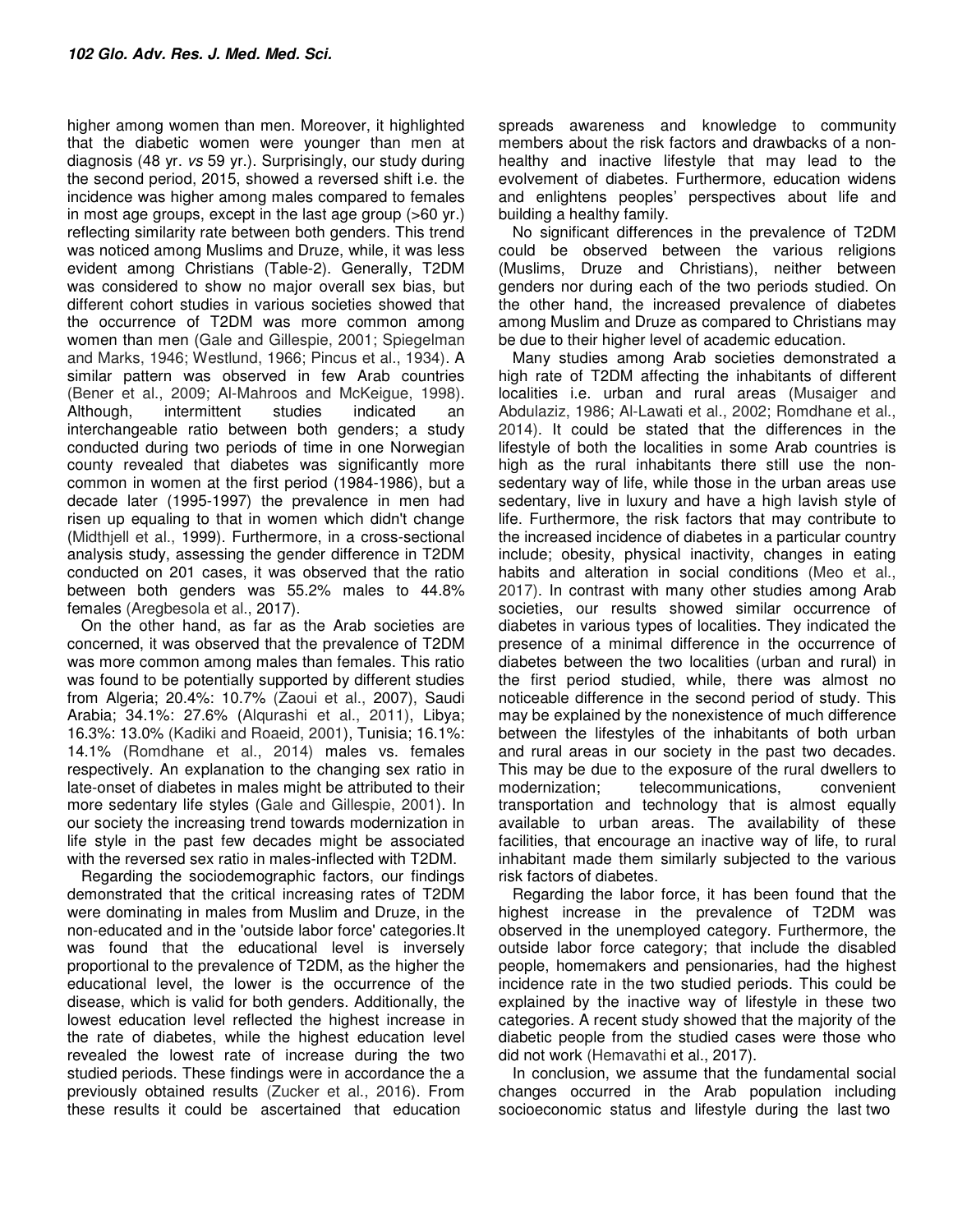decades, could have been the culprit that contributed to the increase of the T2DM. Furthermore, the advancement of food technology and the introduction of industrially manufactured sugars and sweeteners into lots of food products, could be a potential health hazard that might be leading to the large increase in diabetes cases (Gulati and Misra, 2014). This finally could be due to human greed for obtaining high financial profit. Hence, it is of utmost importance to realize and understand the detailed risk factors that lead to the increase in the prevalence of T2DM in order to initiate and build up an effective educative and intervention programs for a systemic decrease in this worrying trend. Therefore, it is very much desirable to enhance health prevention programs that spread knowledge about the deleterious effects of a nonhealthy lifestyle.

#### **ACKNOWLEDGEMENTS**

We thank the scientific director Dr. Ibrahim Yehia for his cooperation and extending various facilities of the TRDC. We are grateful to all cases who participated in this study. **Authors' Note:** Muhammad Mahajnah and Abdelnaser Zalan contributed equally to the study.

#### **REFERENCES**

- Abdul-Ghani MA, Kher J, Abbas N, Najami T (2005). Association of high body mass index with low age of disease onset among Arab women with type 2 diabetes in a primary care clinic. Isr. Med. Assoc. J. 7(6): 360-363.
- Al-Lawati JA, Al Riyami AM, Mohammed AJ, Jousilahti P (2002). Increasing prevalence of diabetes mellitus in Oman. Diabetic Med. 19(11):954-957.
- Al-Mahroos F, McKeigue PM (1998). High prevalence of diabetes in Bahrainis: associations with ethnicity and raised plasma cholesterol. Diabetes Care 21(6): 936-942.
- Alqurashi KA, Aljabri KS, Bokhari SA (2011). Prevalence of diabetes mellitus in a Saudi community. Ann. Saudi Med. 31(1): 19-23.
- Al-Zurba FI (2001). Latest studies clarify state of health in Bahrain. Diab. Voice 46(2): 28-31.
- Aregbesola A, Voutilainen S, Virtanen JK, Mursu J, Tuomainen TP (2017). Gender difference in type 2 diabetes and the role of body iron stores. Ann. Clin. Biochem. 54(1): 113-120.
- Atlas ID (2011). International Diabetes Federation: Brussels.
- Atlas ID (2013). International Diabetes Federation: Brussels.
- Atlas ID (2016). International Diabetes Federation: Brussels.
- Badran M, Laher I (2012). Type II diabetes mellitus in Arabic-speaking countries. Int. J. Endocrinol. 2012.
- Bener A, Zirie M, Janahi IM, Al-Hamaq AO, Musallam M, Wareham NJ (2009). Prevalence of diagnosed and undiagnosed diabetes mellitus and its risk factors in a population-based study of Qatar. Diabetes Res. Clin. Pract. 84(1): 99-106.
- Boutayeb A, Lamlili ME, Boutayeb W, Maamri A, Ziyyat A, Ramdani N (2012). The rise of diabetes prevalence in the Arab region. Open J. Epidemiol. 2(02): 55-60.
- Central Beureu of Statistics- Israel, (2016). Available in http://www.cbs.gov.il/reader/cw\_usr\_view\_SHTML?ID=802
- Channanath AM, Farran B, Behbehani K, Thanaraj TA (2013). State of diabetes, hypertension, and comorbidity in Kuwait: showcasing the trends as seen in native versus expatriate populations. Diabetes Care 36(6): e75-e75.
- Gale EA, Gillespie KM (2001). Diabetes and gender. Diabetologia 44(1): 3-15.
- Gulati S, Misra A (2014). Sugar intake, obesity, and diabetes in India. Nutrients, 6(12): 5955-5974.
- Hemavathi Dasappa SP, Sirisha M, Prasanna SR, Naik S (2017). Prevalence of self-care practices and assessment of their sociodemographic risk factors among diabetes in the urban slums of Bengaluru. J. Family Med. Prim. Care 6(2): 218-221.
- Idilbi NM, Barhana M, Milman U, Carel RS (2012). Diabetes mellitus and cancer: the different expression of these diseases in Israeli Arabs and Jews. Harefuah 151: 625-628.
- Kadiki OA, Roaeid RB (2001). Prevalence of diabetes mellitus and impaired glucose tolerance in Benghazi Libya. Diabetes Metab. 27(6): 647-654.
- Kalter-Leibovici O, Chetrit A, Lubin F, Atamna A, Alpert G, Ziv A, Abu-Saad K, Murad H, Eilat-Adar S, Goldbourt U (2012). Adult-onset diabetes among Arabs and Jews in Israel: a population-based study. Diab. Med. 29(6): 748-754.
- Malik M, Bakir A, Saab BA, Roglic G, King H (2005). Glucose intolerance and associated factors in the multi-ethnic population of the United Arab Emirates: results of a national survey. Diabetes Res. Clin. Pract. 69(2): 188-195.
- Meo SA, Al-Drees AM, Arif M, Al-Rubean K (2006). Lung function in type 2 Saudi diabetic patients. Saudi Med. J. 27(3): 338-343.
- Meo SA, Usmani AM, Qalbani E (2017). Prevalence of type 2 diabetes in the Arab world: impact of GDP and energy consumption. Eur. Rev. Med. Pharmacol. Sci. 21(6): 1303-1312.
- Midthjell K, Krüger O, Holmen J, Tverdal A, Claudi T, Bjørndal A, Magnus P (1999). Rapid changes in the prevalence of obesity and known diabetes in an adult Norwegian population. The Nord-Trøndelag Health Surveys: 1984-1986 and 1995-1997. Diabetes care, 22(11): 1813-1820.
- Musaiger AO (1992). Diabetes mellitus in Bahrain: an overview. Diabetic Med. 9(6): 574-578.
- Musaiger AO, Abdulaziz SA (1986). Demographic characteristics of hospitalized patients with diabetes in Bahrain. Bahrain Med. Bull. 8(2): 73-76.
- Na'amnih W, Muhsen K, Tarabeia J, Saabneh A, Green MS (2010). Trends in the gap in life expectancy between Arabs and Jews in Israel between 1975 and 2004. Int. J. Epidemiol. 39(5): 1324-1332.
- Pincus G, Joslin EP, White P (1934). The age-incidence relations in diabetes mellitus. Am. J. Med. Sci. 188: 116-121.
- Romdhane H B, Ali SB, Aissi W, Traissac P, Aounallah-Skhiri H, Bougatef S, Maire B, Delpeuch F, Achour N (2014). Prevalence of diabetes in Northern African countries: the case of Tunisia. BMC Public Health 14(1): 86.
- Seuring T, Archangelidi O, Suhrcke M (2015). The economic costs of type 2 diabetes: a global systematic review. Pharmacoeconomics 33(8): 811-831.
- Sharkia R, Mahajnah M, Athamny E, Khatib M, Sheikh-Muhammad A, Zalan A (2016). Changes in marriage patterns among the Arab community in Israel over a 60-year period. J. Biosocial. Sci. 48(2): 283-287.
- Sharkia R, Zaid M, Athamna A, Cohen D, Azem A, Zalan A (2008). The changing pattern of consanguinity in a selected region of the Israeli Arab community. Am. J. Hum. Biol. 20(1): 72-77.
- Shaw JE, Sicree RA, Zimmet PZ (2010). Global estimates of the prevalence of diabetes for 2010 and 2030. Diabetes Res. Clin. Pract. 87(1): 4-14.
- Spiegelman M, Marks HH (1946). Age and sex variations in the prevalence and onset of diabetes mellitus. Am. J. Public Health Nations Health 36(1): 26-33.